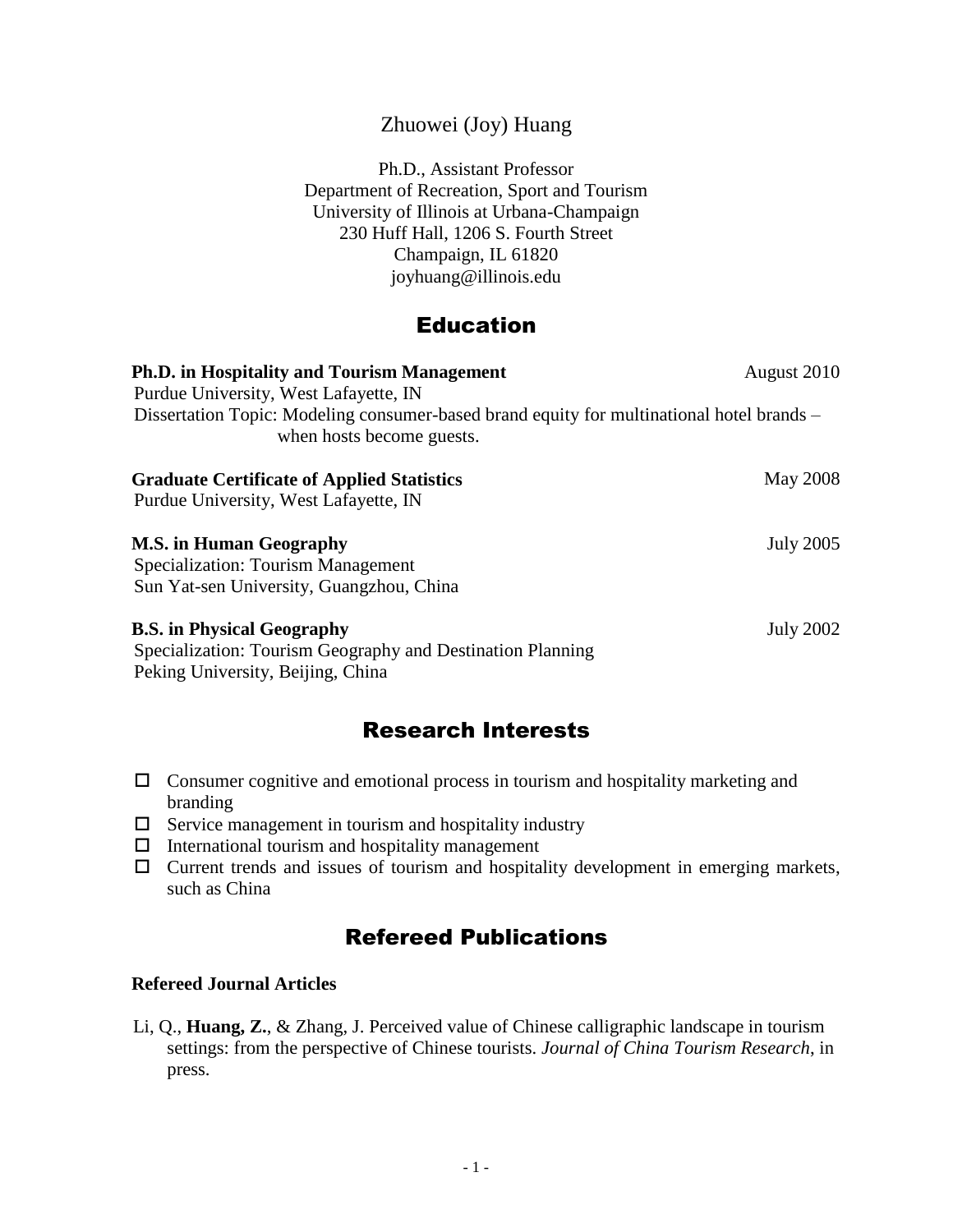- **Huang, Z.,** Zhao, C., Miao, L., & Fu, X. Triggers and inhibitors of illegitimate customer complaining behavior – Anecdotes from frontline employees in the hospitality industry. *International Journal of Contemporary Hospitality Management*, in press.
- **Huang, Z.,** & Miao, L. Illegitimate customer complaining behavior in hospitality service encounters: a frontline employee perspective*. Journal of Hospitality and Tourism Research*, in press.
- Chen, Y., **Huang, Z.**, & Cai, L. Image of China tourism and sustainability issues in Western Media – an investigation of National Geographic. *International Journal of Contemporary Hospitality Management*, in press.
- Qiu, S., Li, M., **Huang, Z.**, & Dang, N. Impact of tourism openness across the Taiwan Strait: perspective of Mainland Chinese tourists. *Asia Pacific Journal of Tourism Research*, in press.
- **Huang, Z.**, Li, M., & Li, Q. Taiwan destination brand associations: from the perspective of mainland Chinese Tourists. *Journal of Travel & Tourism Marketing*, in press.
- **Huang, Z.,** Cai, L., Yu, X., & Li, M. A further investigation of revisit intention: a multi-group analysis. *Journal of Hospitality Marketing and Management*, in press.
- Wei, W., Miao, L., & **Huang, Z.** (2013). Customer engagement behaviors and hotel responses. *International Journal of Hospitality Management*, *33*(June): 316-330.
- Fu. X., **Huang, Z.**, & Cai, L. (2012). Chinese water culture and implications for cruise tourism – a five-dimension framework. *International Journal of Tourism Anthropology*, *2*(4): 318-329.
- Zhang, H., Lu, L., Cai, L., & **Huang, Z.** (2011). Tourism destination image structural model and visitors' behavioral intentions: based on confirmatory study of localization of potential consumers. *Tourism Science*, *25* (1): 35-45.
- **Huang, Z.**, & Cai, L. (2011). Destination choice model for transitional travel: college students in China. *Tourism Management*, *32* (3): 697-699.
- **Huang, Z.**, & Cai, L. (2010). Online image of multinational hotel brands on different language platforms. *Journal of China Tourism Research*, *6*, 279-295.
- Li, M., Cai, L., Lehto, X.Y., & **Huang, Z.** (2010). A missing link in understanding revisit intention – the role of motivation and image. *Journal of Travel & Tourism Marketing*, *27* (4), 335-348.
- **Huang, Z.**, Li, M., & Cai, L. (2010). A model of community-based festival image. *International Journal of Hospitality Management*, *29* (2), 254-260.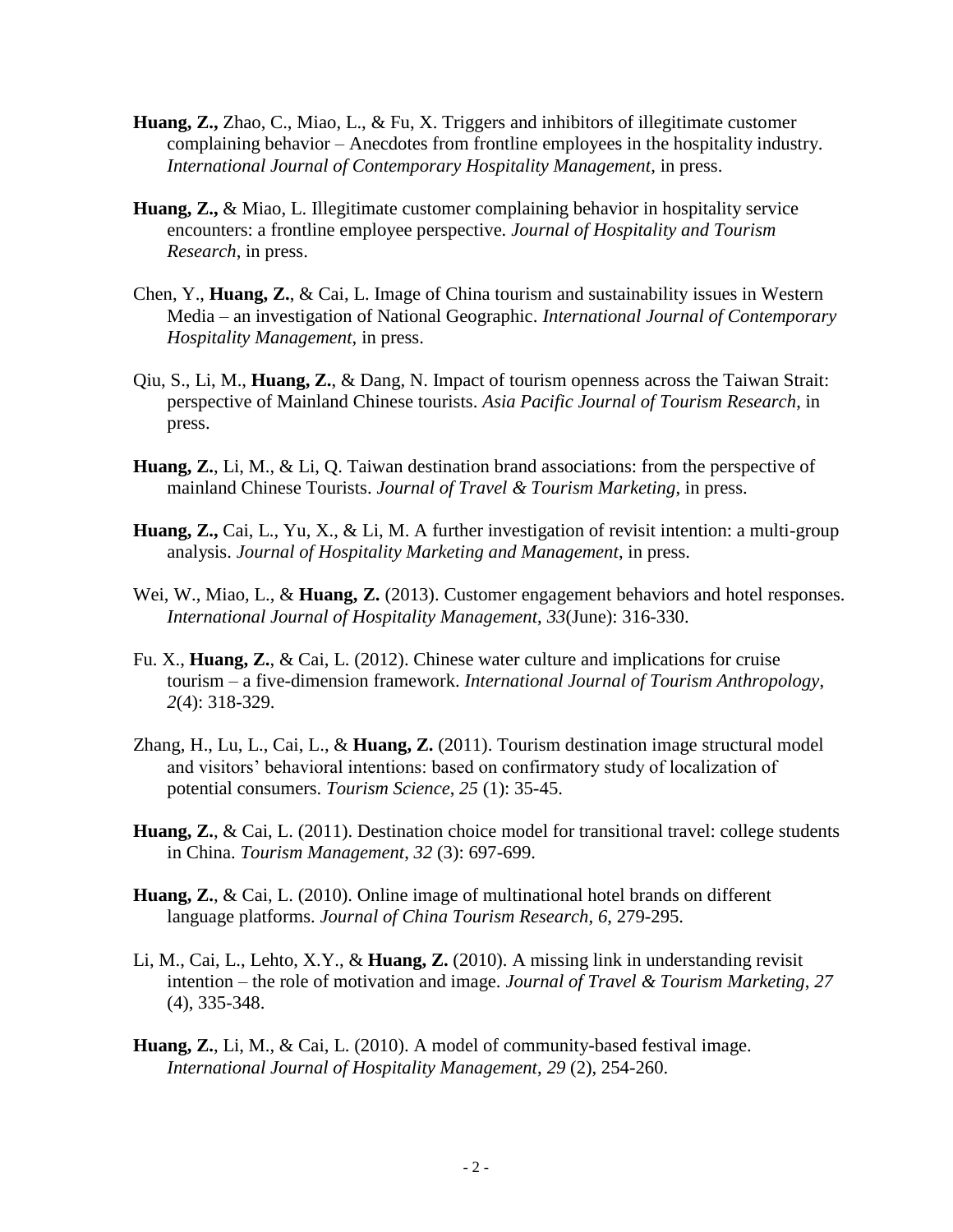- **Huang, Z.**, Cai, L., & Ismail, J.A. (2010). Cognitive image change and loyalty in destination branding. *International Journal of Services Technology and Management*, *13* (3/4), 234- 246.
- Cai, L., Liu, J., & **Huang, Z.** (2010). Effects of population migration on rural tourism. *International Journal of Services Technology and Management*, *13* (3/4): 192-204.
- Li, M., **Huang, Z.**, & Cai, L. (2009). Benefit segmentation of visitors to a rural communitybased festival. *Journal of Travel & Tourism Marketing*, *26* (5/6), 585-598.
- Cai, L., Liu, J., & **Huang, Z.** (2008). Identifying rural tourism markets: a practical tool. *Journal of Hospitality Marketing & Management*, *17* (3-4), 418-434.
- Wu, B., **Huang, Z.**, & Ma, X. (2004). A study on spatial structure of rural tourism attractions in suburban areas of China. *Scientia Geographica Sinica*, *24* (6), 757-763.

#### **Manuscripts under review/revision**

Huang, Z., & Cai, L. Modeling customer-based brand equity for multinational hotel brands – when hosts become guests. *Tourism Management*, under 2<sup>nd</sup> revision.

#### **Conference Presentations and Proceedings**

- Li, Q., **Huang, Z.**, & Zhang, J. (2014). How do we read tourism pictures with calligraphic works? An eye tracking method. Presented at  $19<sup>th</sup>$  Annual Graduate Education & Graduate Student Research Conference in Hospitality and Tourism. January 3-5, 2014, Houston, TX, USA.
- Zhang, H., & **Huang, Z.** (2014). Place attachment and Alumni's experience during the homecoming weekend. Presented at 19<sup>th</sup> Annual Graduate Education & Graduate Student Research Conference in Hospitality and Tourism. January 3-5, 2014, Houston, TX, USA.
- **Huang, Z.,** & Cai, L. (2013). Modeling consumer-based brand equity for multinational hotel brands. Presented at 2013 Annual APAC-CHRIE Conference, May 21-24, 2013, Macau, China.
- Li, Q., **Huang, Z.**, & Zhang, J. (2013). Perception of China calligraphic landscape: from the perspective of Chinese tourists. Paper presented at 2013 Annual ICHRIE conference, July 24-27, 2013, St. Louis, MO.
- **Huang, Z.** & Miao, L. (2013). Fraudulent customer complaining behavior in hospitality service encounters: a boundary spanner's perspective. Paper to be presented at 2013 Annual ICHRIE conference, July 24-27, 2013, St. Louis, MO.
- Meng, M., **Huang, Z.**, & Cai, L. (2013). Health benefits of agritourism: the role of local food and cuisine. Paper presented at 18th Annual Graduate Education & Graduate Student Research Conference in Hospitality and Tourism, Jan. 3-5, 2013, Seattle, WA, USA.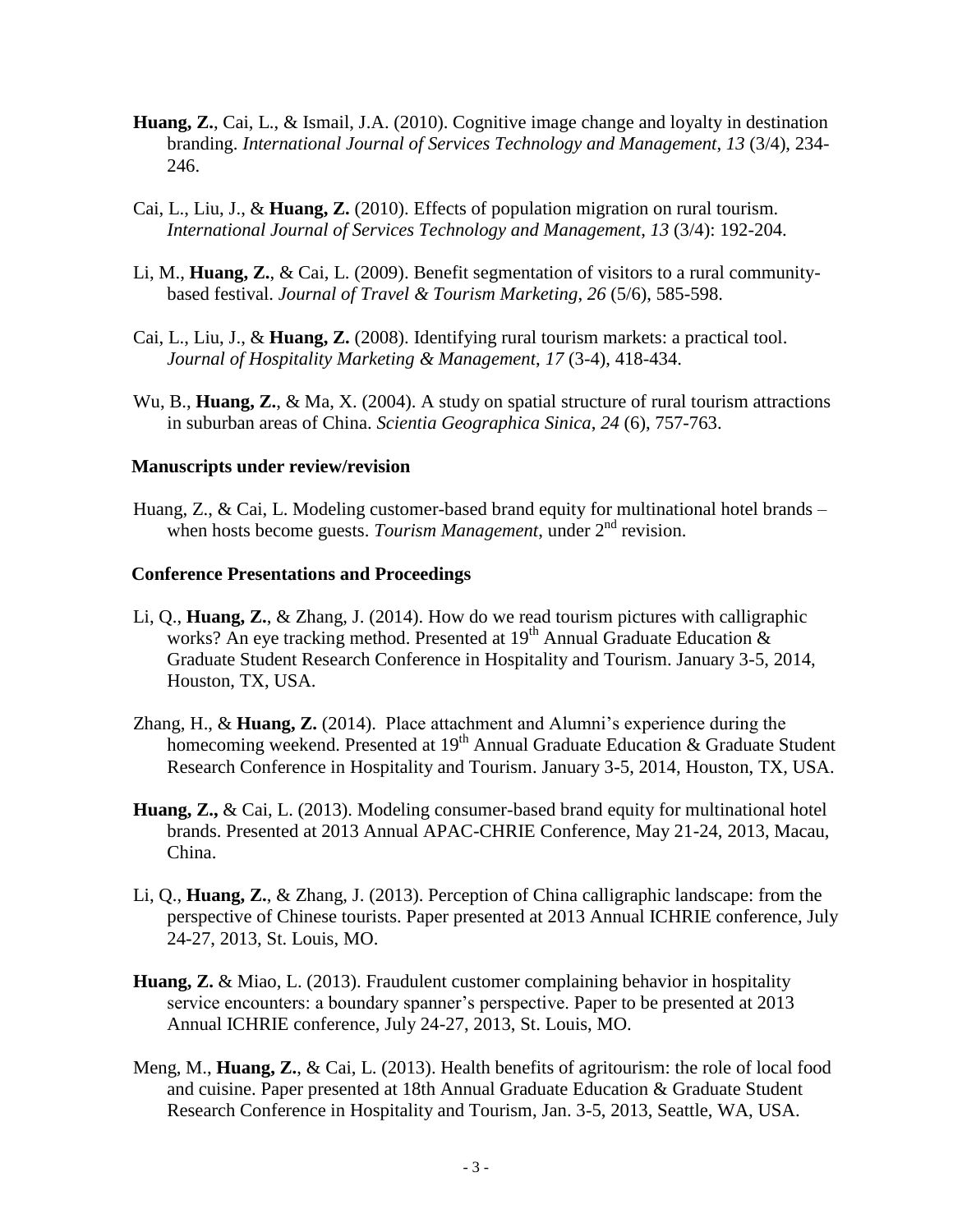- **Huang, Z.,** & Cai, L. (2013) Modeling consumer-based brand equity of multinational hotel brands – from hosts to guests. Paper will be presented at  $11<sup>th</sup>$  ApacCHRIE conference, May 21-24, 2013, Macau, China.
- **Huang, Z.**, Zhao, C., & Miao, L. (2012). Triggers and inhibitors of fraudulent customer complaining behavior. Paper presented at 2012 Annual ICHRIE conference, Aug. 1-4, 2012, in Providence, RI, USA.
- Wei, W., Miao, L., & **Huang, Z.** (2012). Customer engagement behaviors and hotel responses. Paper presented at 2012 Annual ICHRIE conference, Aug. 1-4, 2012, in Providence, RI, USA.
- Wei, W., **Huang, Z.**, & Miao, L. (2011). Motivation and attitude: an exploration of customers' online complaining behavior. Paper presented at the  $16<sup>th</sup>$  Annual Hospitality and Tourism Graduate Student Education and Research Conference, January 6-8, 2011, in Huston, TX, USA.
- Fu, X., **Huang, Z.**, & Cai, L. (2010). Chinese cruise tourists' motivations: a cultural-historical perspective. Paper presented at 2010 Annual International Society of Travel and Tourism Educators (ISTTE) Conference, October 18-22, 2010, in Cruise, USA.
- **Huang, Z.**, & Cai, L. (2009). Customer-based brand equity in hospitality and tourism. Paper accepted by the  $3<sup>rd</sup>$  International Conference on Destination Branding and Marketing, December 2-4, 2009, in Macau SAR., China.
- **Huang, Z.**, & Cai, L. (2009). Online image of hotel brands on different language platforms. In Proceedings of 2009 International Council on Hotel, Restaurant and Institutional Education (ICHRIE) Conference, July 28-31, 2009, in San Francisco, CA, USA.
- Lu, Y., Adler, H., & **Huang, Z.** (2009). Travel safety concerns: feedback from international students in the U.S. In Proceedings of the 14th Annual Hospitality and Tourism Graduate Student Education and Research Conference, January 4-6, 2009, in Las Vegas, NV, USA.
- **Huang, Z.**, Cai, L., & Lu, Y. (2008). The destination choice model of transitional travel: college students in China. In C. Hu (Ed.), Proceedings of the 2008 Annual International Society of Travel and Tourism Educators (ISTTE) Conference, September 30 - October 2, 2008, in Dublin, Ireland (Vol. 20, pp. 108-119). St Clair Shores, MI: International Society of Travel and Tourism Educators.
- **Huang, Z.**, & Cai, L. (2008). Visitors' image modification and loyalty. In Proceedings of the 13th Annual Hospitality and Tourism Graduate Student Education and Research Conference, January 3-5, 2008, in Orlando, FL, USA (Vol. XIII, pp. 1564-1580).
- **Huang, Z.**, Cai, L., & Li, M. (2007). Antecedents of visitors' loyalty. In C. Hu (Ed.), Proceedings of the 2007 Annual International Society of Travel and Tourism Educators (ISTTE) Conference, October 4-6, 2007, in Charleston, SC, USA (Vol. 19, pp. 93-100). St Clair Shores, MI: International Society of Travel and Tourism Educators.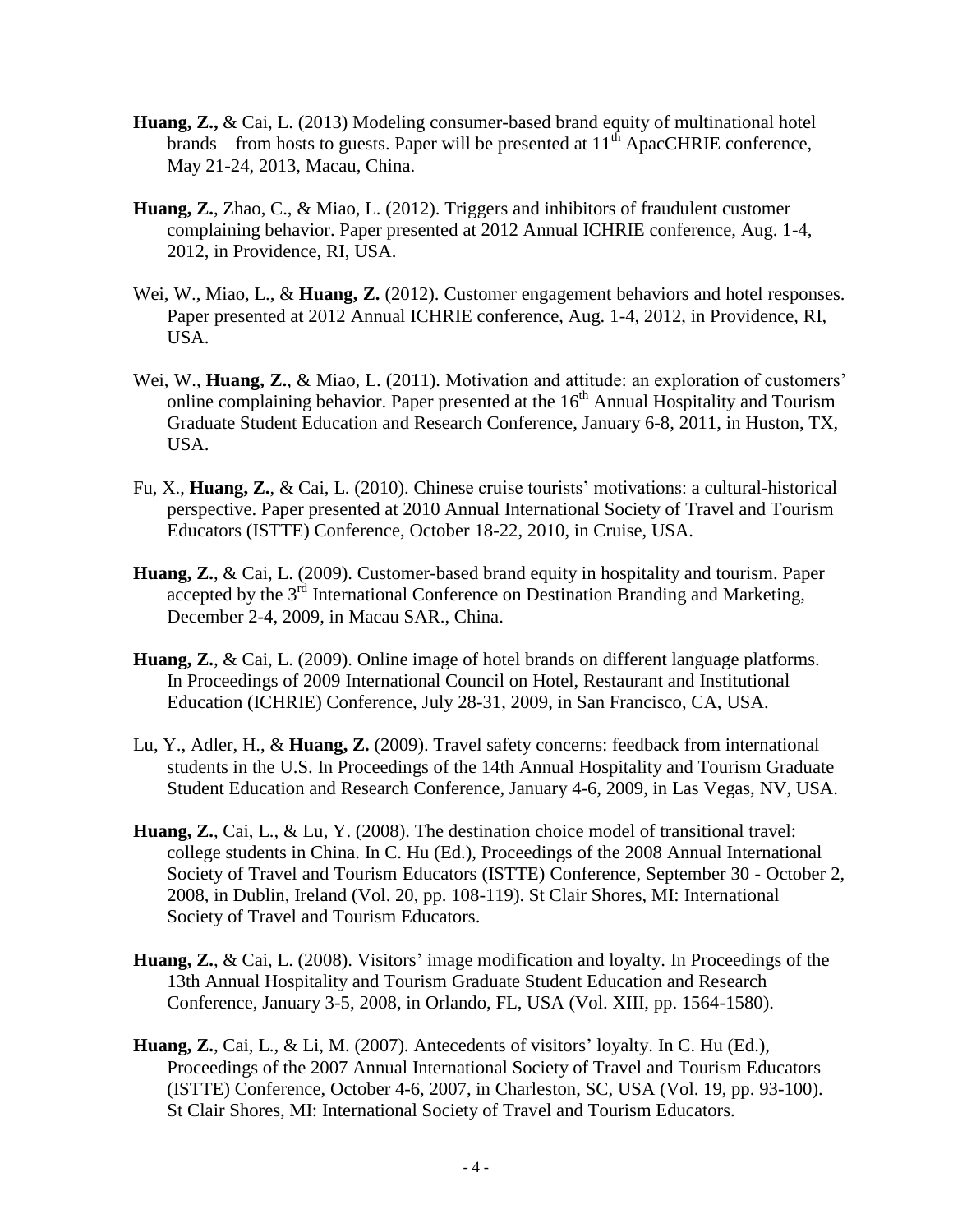- Li, M., **Huang, Z.**, & Cai, L. (2007). Motivation of community-based festival attendees. In C. Hu (Ed.), Proceedings of the 2007 Annual International Society of Travel and Tourism Educators (ISTTE) Conference, October 4-6, 2007, in Charleston, SC, USA (Vol. 19, pp. 148-156). St Clair Shores, MI: International Society of Travel and Tourism Educators.
- **Huang, Z.**, Li, M., & Cai, L. (2007). Image constructs of community-based festival. In Proceedings of the 12th Annual Hospitality and Tourism Graduate Student Education and Research Conference, January 4-6, 2007, in Huston, TX, USA (Vol. XII, pp. 805-814).
- Chen Y., Cai, L., & **Huang, Z.** (2006). An integrated model of destination image: role of country image. In C. Hu (Ed.), Proceedings of the 2006 Annual International Society of Travel and Tourism Educators (ISTTE) Conference, October 12-14, 2006, in Las Vegas, NV, USA (Vol. 18, pp. 15-30). St Clair Shores, MI: International Society of Travel and Tourism Educators.
- **Huang, Z.** (2004). The driving force of golf tourism in Qingdao. In Proceedings of the 3rd Asia Pacific Forum for Graduate Students Research in Tourism, September 22-24, 2004, in Beijing, China.

| <b>Teaching Experience</b> |
|----------------------------|
|                            |

| <b>Institution</b> | <b>Course</b>                                                        | Role          | Term (s)                                                 |
|--------------------|----------------------------------------------------------------------|---------------|----------------------------------------------------------|
| <b>UIUC</b>        | Critical Issues in Tourism Management                                | Instructor    | Fall 2013                                                |
| <b>UIUC</b>        | <b>Research Methods and Statistical Analysis</b>                     | Instructor    | Fall 2013                                                |
| <b>UIUC</b>        | Marketing in RST                                                     | Co-instructor | Spring 2013                                              |
| <b>UIUC</b>        | <b>Foundation of Tourism</b>                                         | Co-instructor | Spring 2013                                              |
| <b>UIUC</b>        | <b>Research Methodology and Statistical Analysis</b>                 | Instructor    | <b>Fall 2012</b>                                         |
| <b>UIUC</b>        | Leisure Services Marketing                                           | Instructor    | Fall 2011<br>Spring 2012                                 |
| Purdue U.          | <b>Introduction to Tourism Management</b>                            | Instructor    | Spring 2010                                              |
| Purdue U.          | Strategic Marketing in Hospitality and Tourism                       | <b>TA</b>     | Spring 2009                                              |
| Purdue U.          | Hospitality and Tourism Marketing II                                 | <b>TA</b>     | <b>Fall 2006</b><br><b>Fall 2007</b><br><b>Fall 2008</b> |
| Purdue U.          | Research Methodology in Hospitality and<br><b>Tourism Management</b> | <b>TA</b>     | Spring 2008                                              |
| Purdue U.          | <b>Introduction to Tourism Management</b>                            | <b>TA</b>     | <b>Fall 2005</b>                                         |

# Project Reports

Huang, Z., & Wicks, B. 2013, Profile of Visitors on Route 66 in Illinois. Presented to Land of Lincoln Regional Tourism Development Office, Springfield, IL. 50 pages.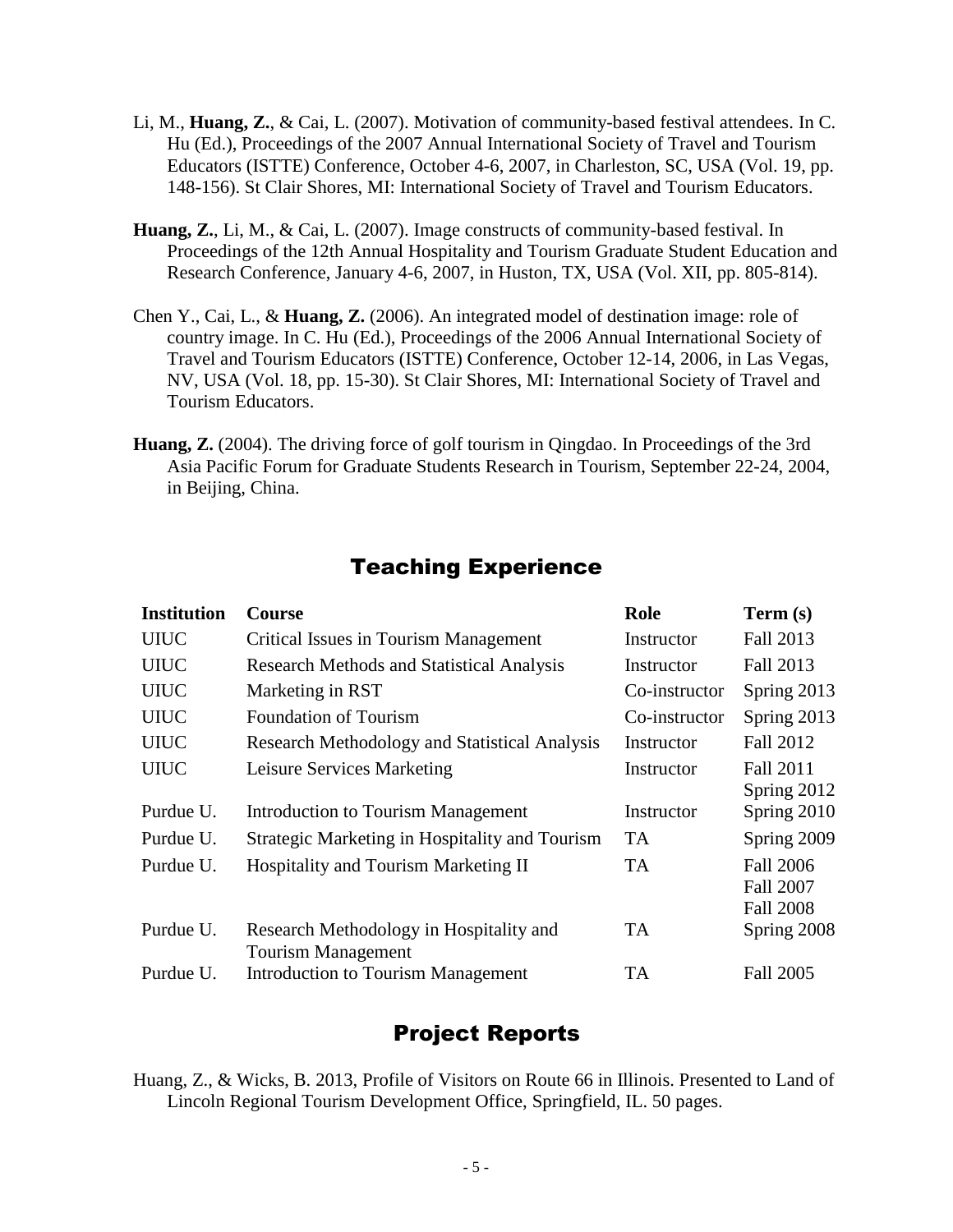- Cai, L., & Huang, Z. 2006, Preliminary Report on the Visitor Profile Study for Cedar Lake SummerFest, Indiana. Presented to Cedar Lake Chamber of Commerce, Lake County, IN. 34 pages.
- Cai, L., & Huang, Z. 2006, Preliminary Report on the Local Residents' Attitude Study for Cedar Lake SummerFest, Indiana. Presented to Cedar Lake Chamber of Commerce, Lake County, IN. 13 pages.
- Cai, L., & Huang, Z. 2006, Preliminary Report on the Visitor Profile Study for Greater Louisville, Kentucky. Presented to Convention and Visitor Bureau, Greater Louisville, KY. 94 pages.
- Bao, J., & Huang, Z. 2004, Tourism Industry Development Plan of Zhaoqing City, Guangdong Province. Presented to Zhaoqing Municipal Government, for the project of Master Plan for Tourism Development in Zhaoqing City, Guangdong Province. 15 pages.
- Bao, J., & Huang, Z. 2004, Study on Tourism Industry Development of Zhaoqing City, Guangdong Province. Presented to Zhaoqing Municipal Government, for the project of Master Plan for Tourism Development in Zhaoqing City, Guangdong Province. 16 pages.
- Bao, J., & Huang, Z. 2004, Tourism Industry Development Plan of Ganzhou City, Jiangxi Province. Presented to Ganzhou Municipal Government, for the project of Master Plan for Tourism Development in Ganzhou City, Jiangxi Province. 20 pages.
- Bao, J., & Huang, Z. 2004, Study of competition and cooperation between Ganzhou and Jinggangshan. Presented to Ganzhou Municipal Government, for the project of Master Plan for Tourism Development in Ganzhou City, Jiangxi Province. 18 pages.
- Bao, J., & Huang, Z. 2004, Tourism Industry Development Plan of Huangshan City, Anhui Province. Presented to Huangshan Municipal Government, for the project of Master Plan for Tourism Development in Huangshan City, Anhui Province. 24 pages.
- Bao, J., & Huang, Z. 2004, Case Study of Heritage Destinations in the World. Presented to Huangshan Municipal Government, for the project of Master Plan for Tourism Development in Huangshan City, Anhui Province. 13 pages.
- Bao, J., & Huang, Z. 2003, SWOT Analysis of Nanguo Taoyuan Resort. Presented to Nanhai Municipal Government, for the project of Detailed Plan for Nanguo Taoyuan Resort in Nanhai City, Guangdong Province. 10 pages.
- Bao, J., & Huang, Z. 2003, Analysis of Land use and Government Management System of Nanguo Taoyuan Resort. Presented to Nanhai Municipal Government, for the project of Detailed Plan for Nanguo Taoyuan Resort in Nanhai City, Guangdong Province. 12 pages.
- Bao, J., & Huang, Z. 2003, Tourism Resource Analysis of Maofeng Mount. Presented to Guangzhou Municipal Government, for the project of Constructive and Conservative Plan for Maofeng Mount in Guangzhou City, Guangdong Province. 15 pages.